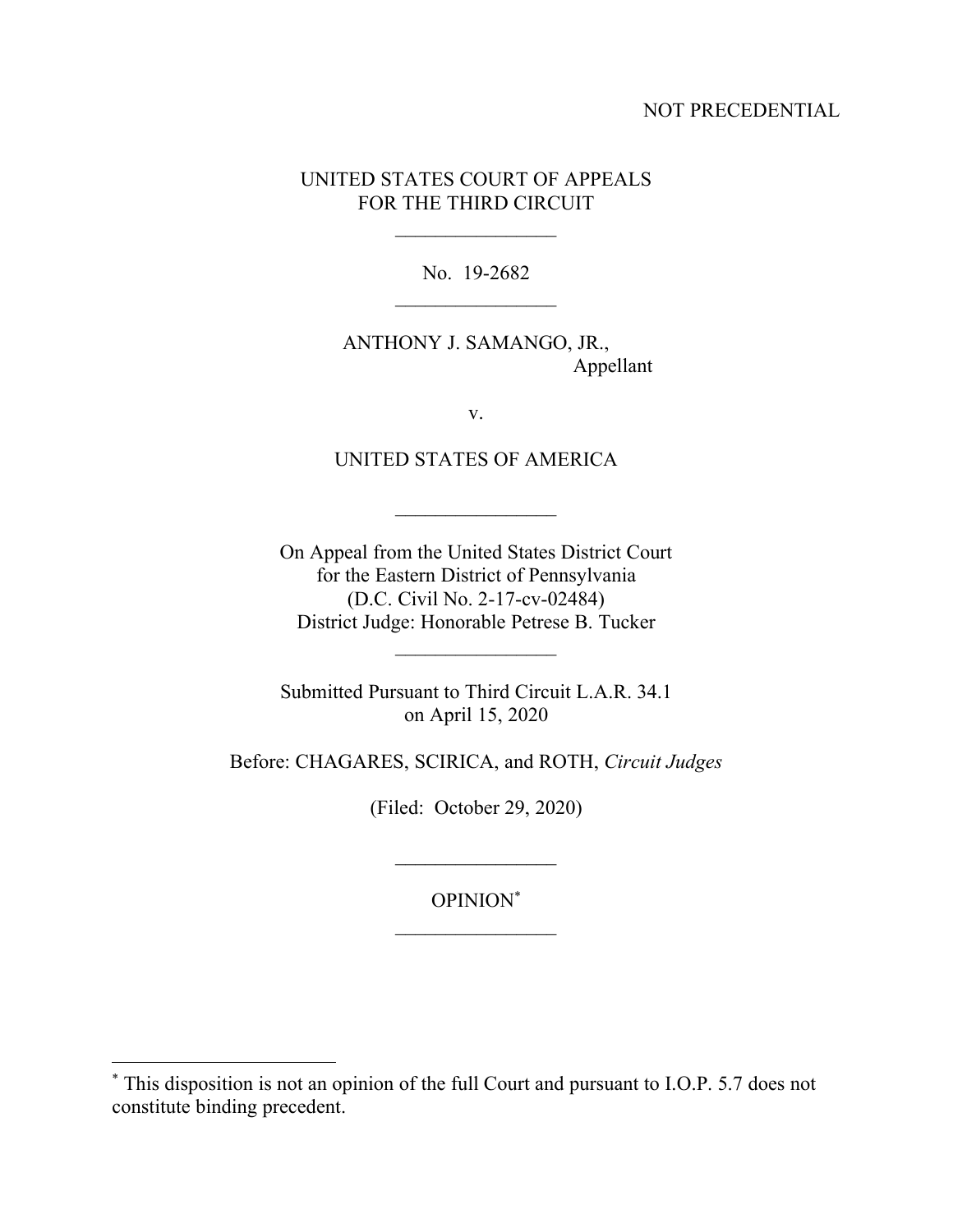#### SCIRICA, *Circuit Judge*

Anthony J. Samango, Jr., was assessed unpaid federal taxes by the Internal Revenue Service for the 2008 tax year. The IRS determined that SS Frames Corporation—where Samango was president and a shareholder—failed to pay its taxes and that Samango was responsible. He challenged that assessment by suing the United States in federal court, arguing that he was not responsible for the taxes and did not willfully fail to pay them. The trial judge granted summary judgment to the government. Because the IRS's tax assessment is supported by a strong record, and Samango has not met his burden to rebut that record, we will affirm.

## **I.**

This case stems from a 2008 tax assessment levied against Samango by the IRS under 26 U.S.C. § 6672. The IRS determined that Samango was responsible for SS Frames' failure to pay federal withholding taxes for its employees. SS Frames is a labor contractor for which Samango was a shareholder and president during the relevant time period.

In 2008, Samango's primary construction company, Carson Concrete Corporation, began subcontracting its labor from SS Frames. Samango had been the president of Carson Concrete since 1977 and had been its sole shareholder since 2000. As president of Carson Concrete, Samango had "oversight of everything," signed all of Carson Concrete's state and federal tax returns, and he and his son were the sole signatories on Carson Concrete's checking accounts. Carson Concrete began using SS Frames for labor

2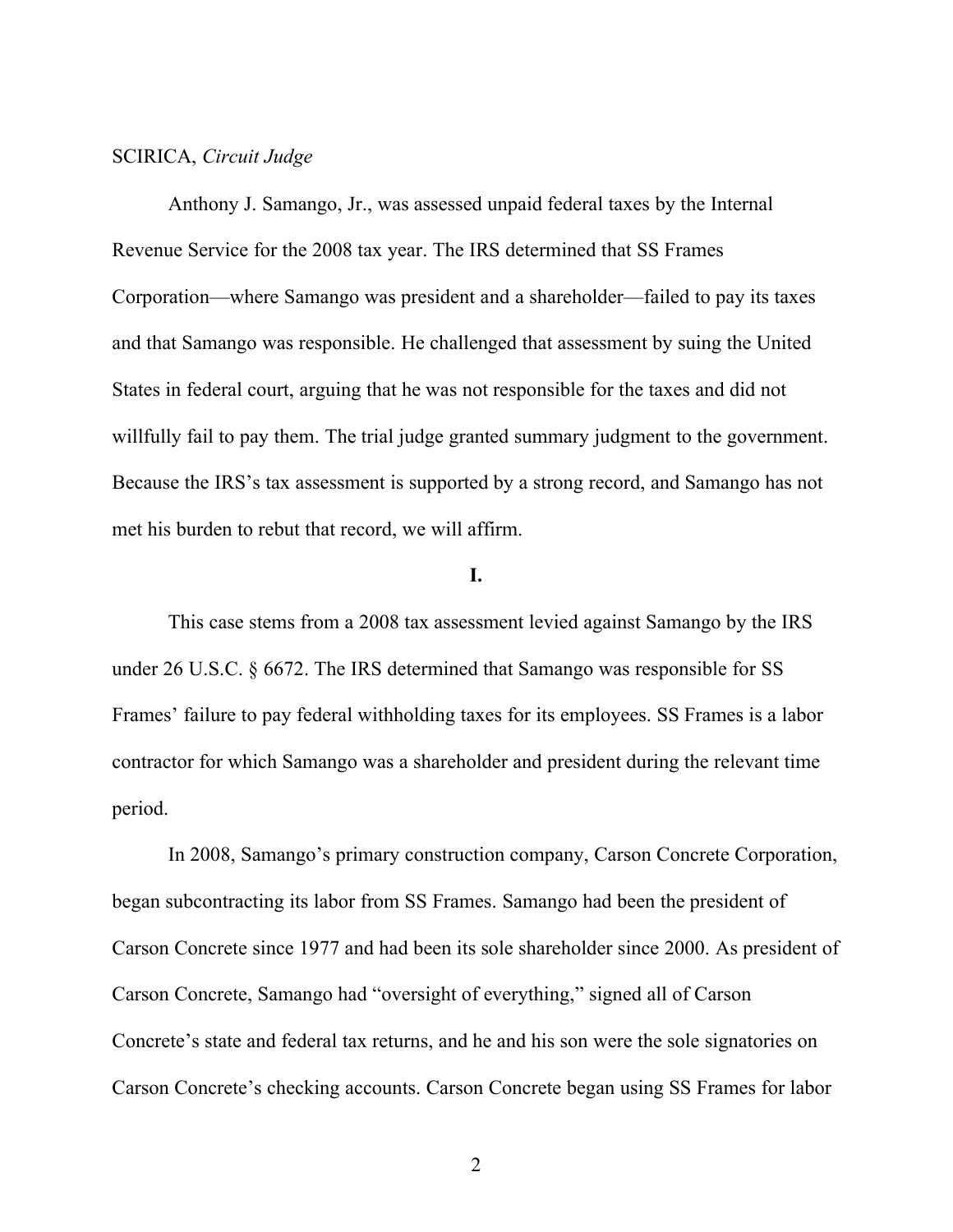to lower its workers' compensation premiums, which had increased due to workplace accidents involving Carson Concrete employees. As a new company without "bad experience," SS Frames' premiums were half the cost.

Carson Concrete and SS Frames did not behave like separate companies. Although SS Frames supplied Carson Concrete with labor for at least one major construction project, no formal contract or other writing memorialized that agreement. Both companies shared the same telephone number and business address, which SS Frames occupied rent-free. Both companies shared employees, including Carson Concrete's fulltime controller, who helped prepare Carson Concrete's tax returns, and was listed as SS Frames' contact for state audits. The companies also shared a superintendent, who was cited in a 2008 state report as "indicat[ing] that he does not know why there are two separate organizations and stat[ing] that he draws no distinction" between Carson Concrete and SS Frames employees. And importantly, both companies shared Samango as a shareholder and—throughout 2008—as president.

Documents make clear that Samango was president of SS Frames and played a major role in operating the company. In December 2007, Samango signed a corporate resolution form stating that he was the president, secretary, and treasurer of SS Frames and was authorized to open bank accounts for the company. And, in a 2008 form filed with the Pennsylvania Department of Labor and Industry, Samango signed and stated, under penalty of perjury, that he was the president, 100 percent owner, and the sole officer of SS Frames who "overs[aw] [the] entire operations on a daily basis."

3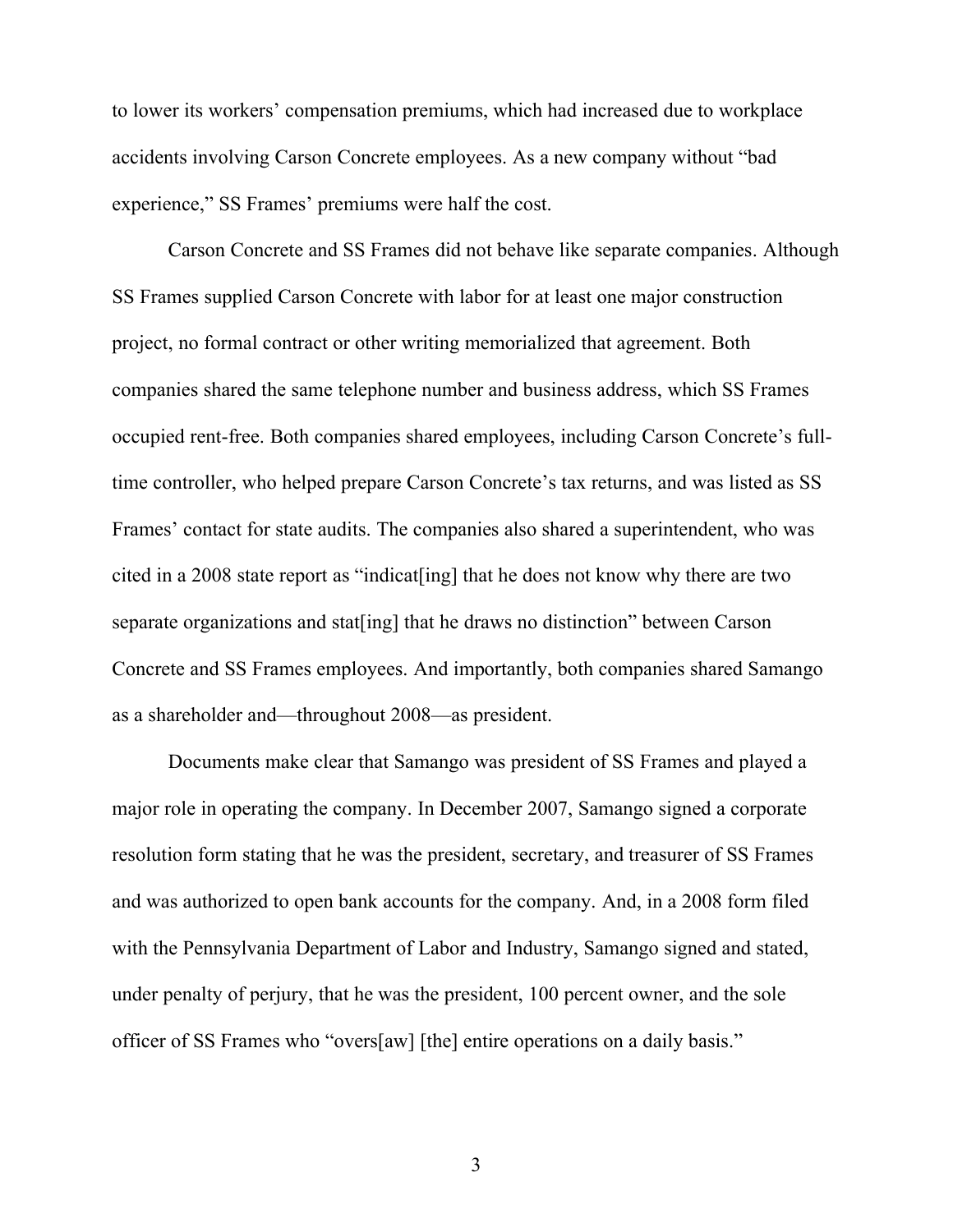Samango was involved in SS Frames' finances—both directly and through Carson Concrete. He signed and filed SS Frames' federal tax return for all quarters of 2008, and the state tax return for the first quarter of 2009. Carson Concrete, using the bank account controlled by Samango, paid SS Frames' employees' gross wages, its state unemployment taxes, its workers' compensation premiums, and its union dues. Samango did not, however, take any steps to ensure federal taxes were withheld and paid by SS Frames.

Samango claims that there were other owners of SS Frames who were responsible for paying federal taxes. He purportedly forgets the full names of the alleged owners, but he does remember that they were "two minority individuals" and one was named "Jose." Nothing else in the record suggests the existence of the "two minority individuals" nor lists them as owners or officers of SS Frames. Samango also claims that while he "may have been an officer [of SS Frames] for a week," it was only for the limited purpose of applying for insurance and dealing with an issue that impacted Carson Concrete. But Samango does not deny he signed multiple documents as president of SS Frames including tax returns—spanning from 2007 through 2009.

In 2014, the IRS assessed SS Frames' unpaid taxes for 2008 against Samango—an amount totaling \$878,298.<sup>1</sup> Prior to the assessment, an IRS revenue officer traveled to the office shared by Carson Concrete and SS Frames to discuss the unpaid taxes. Samango

<sup>&</sup>lt;sup>1</sup> The IRS also assessed \$254,924 for the 2009 tax year. During a claim for a refund, Samango told an IRS officer that he had no knowledge of SS Frames. The IRS officer abated the 2009 assessment, and though the officer tried to reverse that action when he discovered it was an error, it was too late. Only the 2008 assessment remains at issue.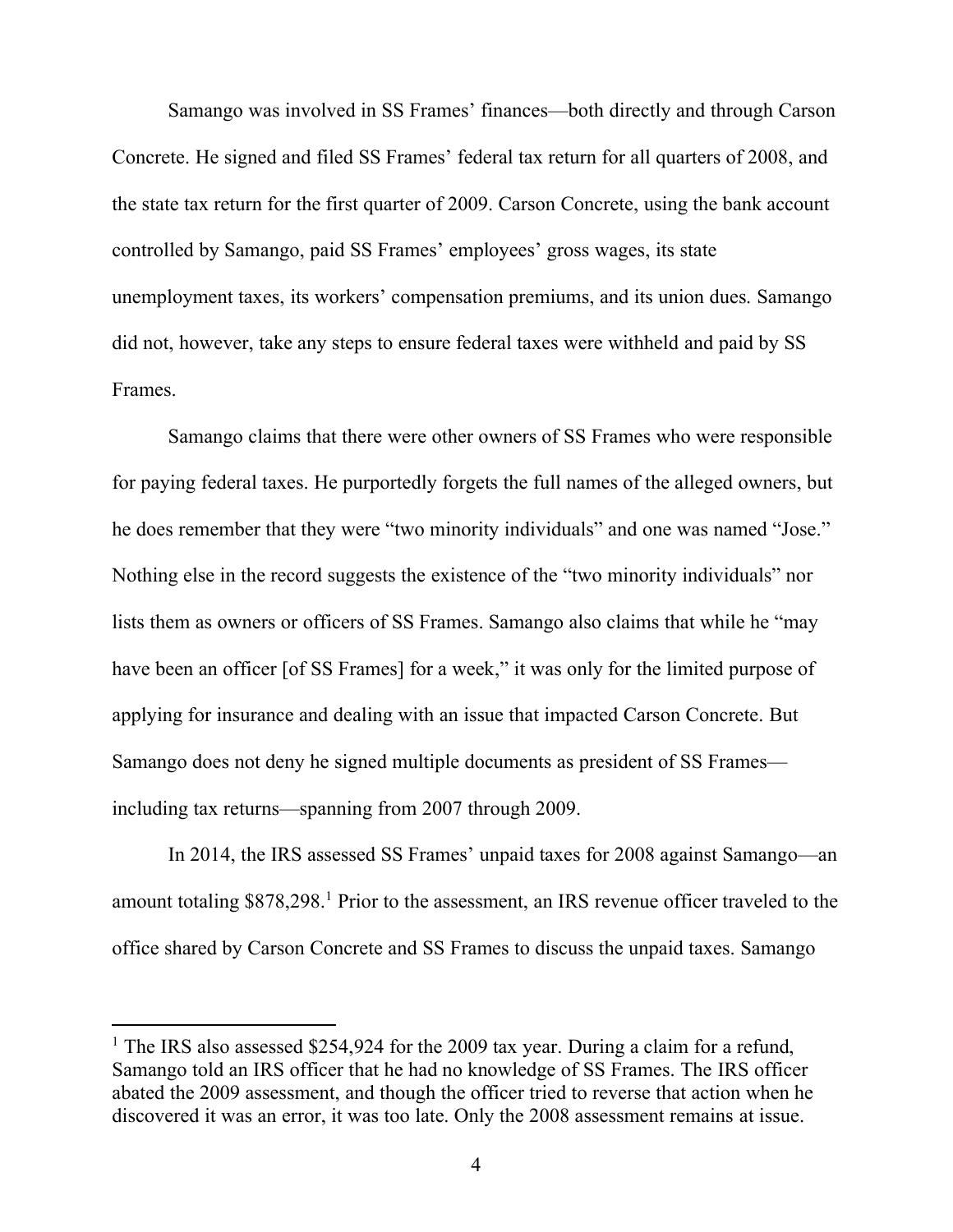refused to speak with the officer other than to say he had heard of SS Frames but was not sure if he was an officer. The IRS officer followed up by sending an interview summons to Samango and the controller of Carson Concrete, who also worked for SS Frames. Neither came in for an interview.

Without a response to the summons, the IRS provided Samango with a proposed assessment for SS Frames' unpaid 2008 taxes. Again, Samango did not respond. The IRS then formally imposed the assessment. At that point, Samango filed a claim with the IRS contesting the assessment. The claim was denied.

Eventually, Samango sued the United States in the Eastern District of Pennsylvania, seeking a refund of the 2008 assessment and damages. The government counter-claimed with a request to reduce the 2008 tax assessment to a judgment with interest. Both parties filed motions for summary judgment. The trial court denied Samango's motion and granted the government's motion—entering judgment against Samango for the taxes owed plus interest and penalties. Samango now appeals.

# **II.<sup>2</sup>**

<sup>&</sup>lt;sup>2</sup> The trial court had jurisdiction under 28 U.S.C. § 1346(a)(1) and 28 U.S.C. § 1331. We have jurisdiction under 28 U.S.C. § 1291. We exercise plenary review over a grant of summary judgment. *Coolspring Stone Supply, Inc. v. Am. States Life Ins. Co.*, 10 F.3d 144, 146 (3d Cir. 1993). We apply the same standard as the trial court did. *Blair v. Scott Specialty Gases*, 283 F.3d 595, 602–03 (3d Cir. 2002). Summary judgment is appropriate when the moving party demonstrates that there is no genuine dispute of material fact and the evidence establishes its entitlement to judgment as a matter of law. *Celotex Corp. v. Catrett*, 477 U.S. 317, 322–23 (1986). "In determining the existence of a disputed issue of material fact on a motion for summary judgment, all inferences, doubts, and issues of credibility should be resolved against the moving party." *Meyer v. Riegel Prods. Corp.*, 720 F.2d 303, 307 n.2 (3d Cir. 1983).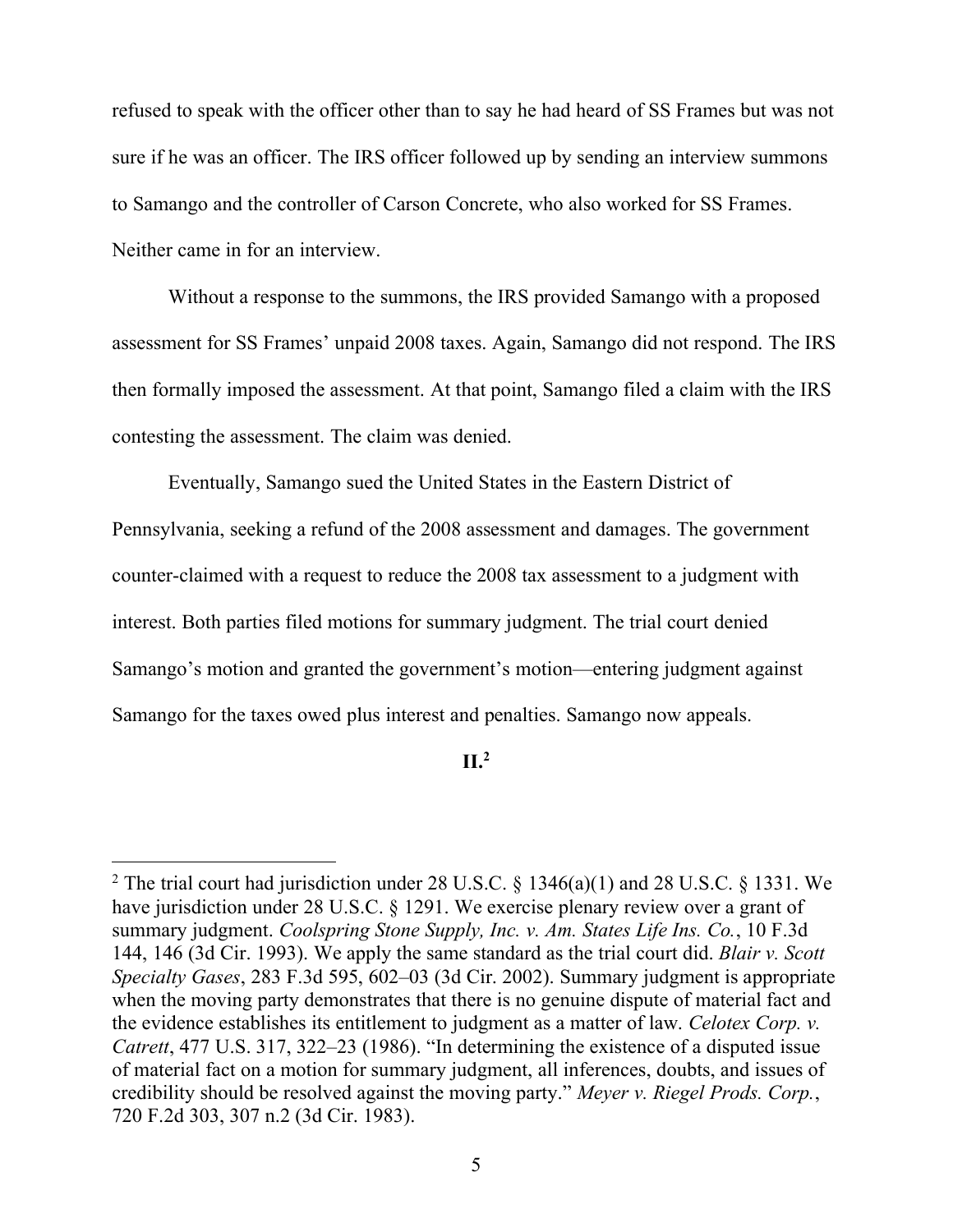On appeal, Samango contends the trial court wrongly determined that he did not meet his burden of rebutting the IRS's assessment. He argues his deposition testimony sufficiently rebuts the evidence supporting the IRS's assessment. His deposition testimony, however, is conclusory and unsubstantiated. We will affirm the trial court.

Employers are required by law to withhold federal social security and income taxes from the wages of their employees and pay those taxes to the government. 26 U.S.C. §§ 3102(a), 3402(a). Under 26 U.S.C. § 6672(a), "[a]ny person" required to pay federal taxes who "willfully" fails to collect and pay or who "willfully" evades those taxes is liable for the unpaid amount. The two conditions of § 6672 liability are (1) that "the individual must be a 'responsible person,'" and (2) that the "failure to pay the tax must be 'willful.'" *Greenberg v. United States*, 46 F.3d 239, 242 (3d Cir. 1994) (quoting *United States v. Carrigan*, 31 F.3d 130, 133 (3d Cir. 1994)).

When the IRS assesses liability under  $\S$  6672, that assessment is granted a "rebuttable presumption" of being correct. *Brounstein v. United States*, 979 F.2d 953, 954 (3d Cir. 1992) (citing *Psaty v. United States*, 442 F.2d 1154, 1160 (3rd Cir. 1971)); *see also United States v. Fior D'Italia, Inc.*, 536 U.S. 238, 242 (2002) ("It is well established in the tax law that an assessment is entitled to a legal presumption of correctness . . . ."). A taxpayer must rebut the presumption by a "preponderance of the evidence." *Psaty*, 442 F.2d at 1160 (citation omitted). Therefore, if a taxpayer challenges a § 6672 assessment in federal court, he bears the burden of providing sufficient evidence to show that the assessment was incorrect because either he was not a responsible person or he did not willfully fail to pay the tax. *See Brounstein*, 979 F.2d at 954.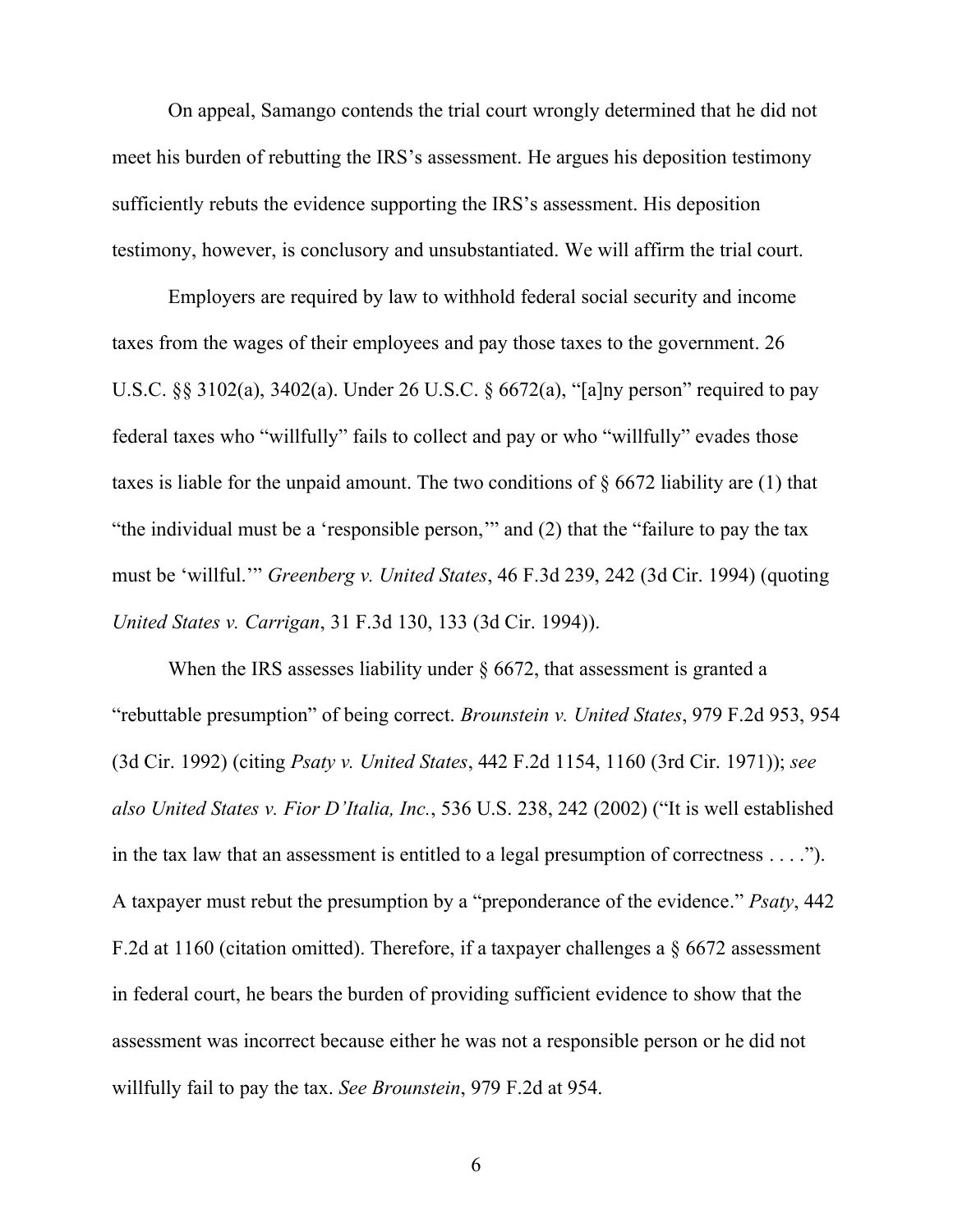Here, Samango acknowledges that he has the burden to show the IRS's assessment was incorrect, but he provides only his own conclusory and unsubstantiated deposition testimony in an effort to rebut clearly documented evidence. Typically, "conclusory, selfserving affidavits are insufficient to withstand a motion for summary judgment." *See Kirleis v. Dickie, McCamey & Chilcote, P.C.*, 560 F.3d 156, 161 (3d Cir. 2009) (quoting *Blair v. Scott Specialty Gases*, 283 F.3d 595, 608 (3d Cir. 2002)). That is especially true in this case because Samango bears the burden—by a preponderance of the evidence—of rebutting the IRS's assessment that he was a responsible person and willfully failed to pay taxes. *See Brounstein*, 979 F.2d at 954. As explained further, the record supporting the assessment is strong, and the evidence Samango provides is inadequate to meet his burden of rebuttal.

#### **A.**

A "responsible person" is someone who is "required to collect, truthfully account for or pay over any tax due to the United States." *Greenberg*, 46 F.3d at 242–43 (quoting *Carrigan*, 31 F.3d at 133). "Responsibility is a matter of status, duty or authority, not knowledge." *Quattrone Accountants, Inc. v. I.R.S.*, 895 F.2d 921, 927 (3d Cir. 1990). And "[w]hile a responsible person must have significant control over the corporation's finances, exclusive control is not necessary." *Brounstein*, 979 F.2d at 954. "A person has significant control if he has the final or significant word over which bills or creditors get paid." *Quattrone,* 895 F.2d at 927. Additionally, more than one person can be "responsible" for a particular employer. *Id.* at 926.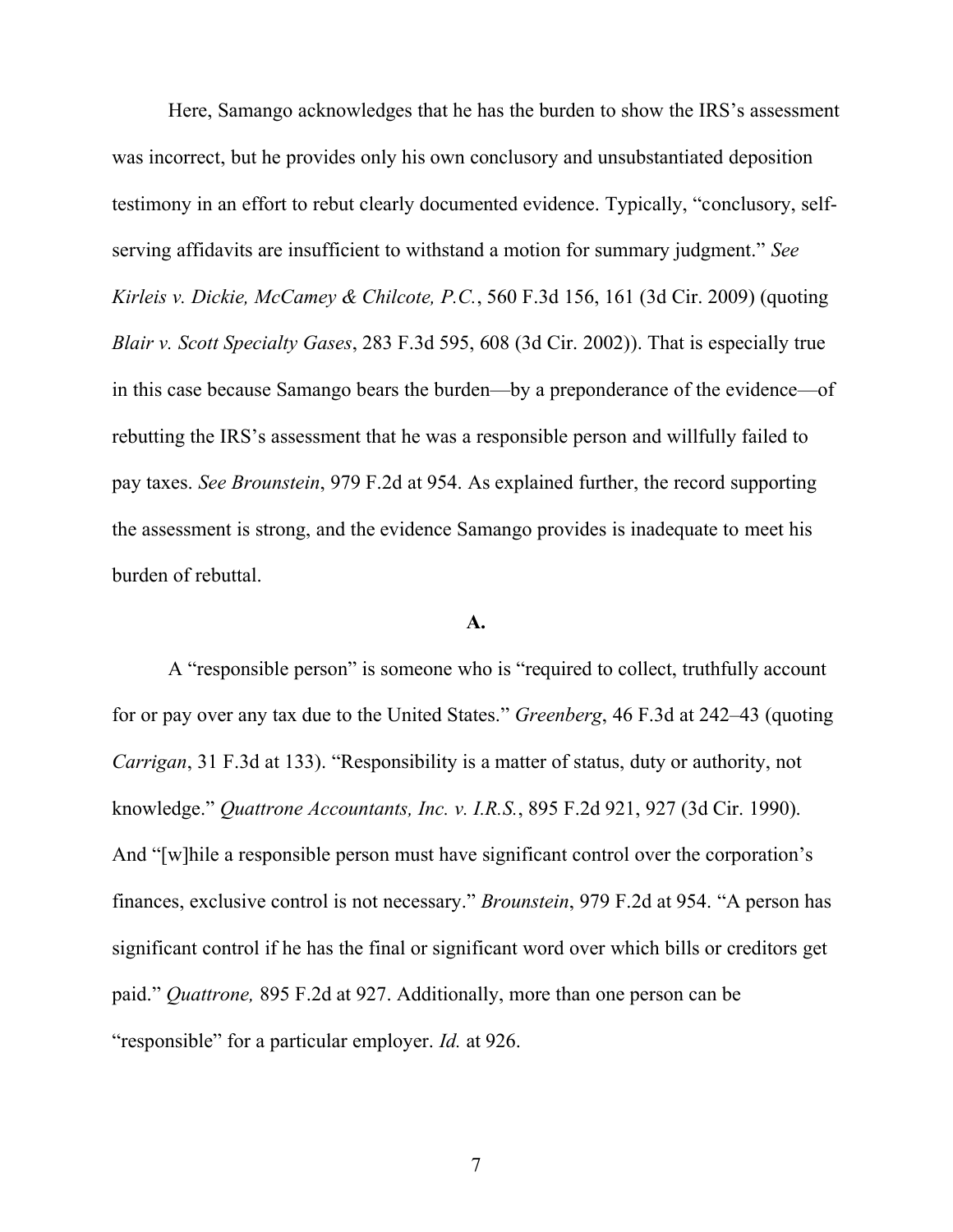To determine whether an individual is a responsible person, we consider a nonexclusive list of factors, which include:

(1) contents of the corporate bylaws, (2) ability to sign checks on the company's bank account, (3) signature on the employer's federal quarterly and other tax returns, (4) payment of other creditors in lieu of the United States, (5) identity of officers, directors, and principal stockholders in the firm, (6) identity of individuals in charge of hiring and discharging employees, and (7) identity of individuals in charge of the firm's financial affairs.

*Greenberg*, 46 F.3d at 243 (quoting *Brounstein*, 979 F.2d at 954–55).

We perceive no error in the trial court's analysis based on these factors or in its conclusion that Samango failed to rebut the presumption that he was a responsible person. In 2008, Samango was the president and a shareholder of SS Frames. He signed, under penalty of law, a form stating that he had oversight over SS Frames' "entire operations on a daily basis."<sup>3</sup> Samango signed state and federal tax returns on behalf of SS Frames. He was also president of Carson Concrete with "oversight of everything." Money paid by Carson Concrete on behalf of SS Frames was controlled by Samango, and Carson Concrete paid SS Frames' gross wages, workers' compensation premiums, unemployment taxes, and union dues. In fact, Carson Concrete and SS Frames were practically indistinguishable, sharing office space and employees—including Carson Concrete's twenty-year controller who served in a similar role for SS Frames. When

<sup>&</sup>lt;sup>3</sup> In his brief, Samango incorrectly asserts that the record does not support that he had oversight of SS Frames' "entire operations." In January 2008, Samango signed an Application for Workers' Compensation Coverage on behalf of SS Frames and *as its president*. Item ten of the form asks for a "complete, detailed job description" of the "corporate officers and/or owners." The only job description states that the "[p]resident"—meaning Samango—"oversees entire operations on a daily basis."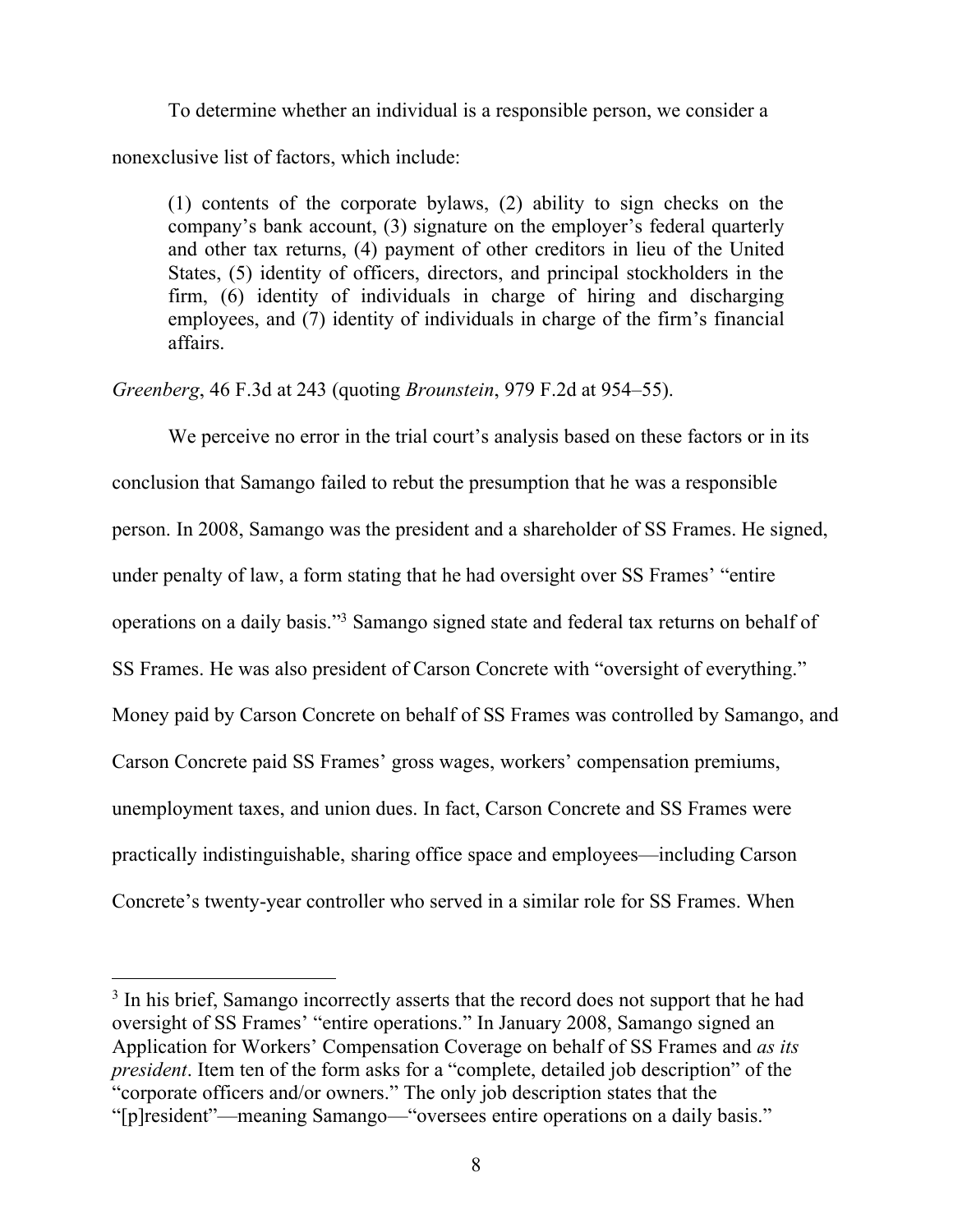combining his actions and responsibilities as president of both SS Frames and Carson Concrete, it is clear that Samango had significant control over SS Frames' financial affairs, making him a responsible person. *Compare Greenberg*, 46 F.3d at 243–44 (affirming a taxpayer had significant control of finances when taxpayer completed tax forms, was an officer and minority shareholder, and signed checks), *with Carrigan*, 31 F.3d at 134 (reversing trial court's determination that a taxpayer was a responsible person because he never signed tax returns and had no access to corporate check books).

Samango fails to rebut the record that establishes him as a responsible person. He contends he did not have significant control of SS Frames even though he was president. In his deposition, he claimed that he was only president of SS Frames for the limited purpose of working through insurance issues for the company. His theory offers no explanation, however, for why he also signed tax documents for SS Frames or why the relationship between Carson Concrete and SS Frames was such that the superintendent, who worked for both companies, "dr[ew] no distinction" between them.

Samango also contends that he did not have control over SS Frames by alluding in his deposition to "two minority individuals," who allegedly owned SS Frames and were the ones responsible for the failure to pay taxes. But Samango has not provided these individuals' full names, let alone any documentation listing them as owners and operators of SS Frames. Even assuming these individuals were owners of SS Frames and were also responsible persons, Samango still does not rebut the record. Companies can have more than one responsible person, *Quattrone,* 895 F.2d at 926, and the existence of these two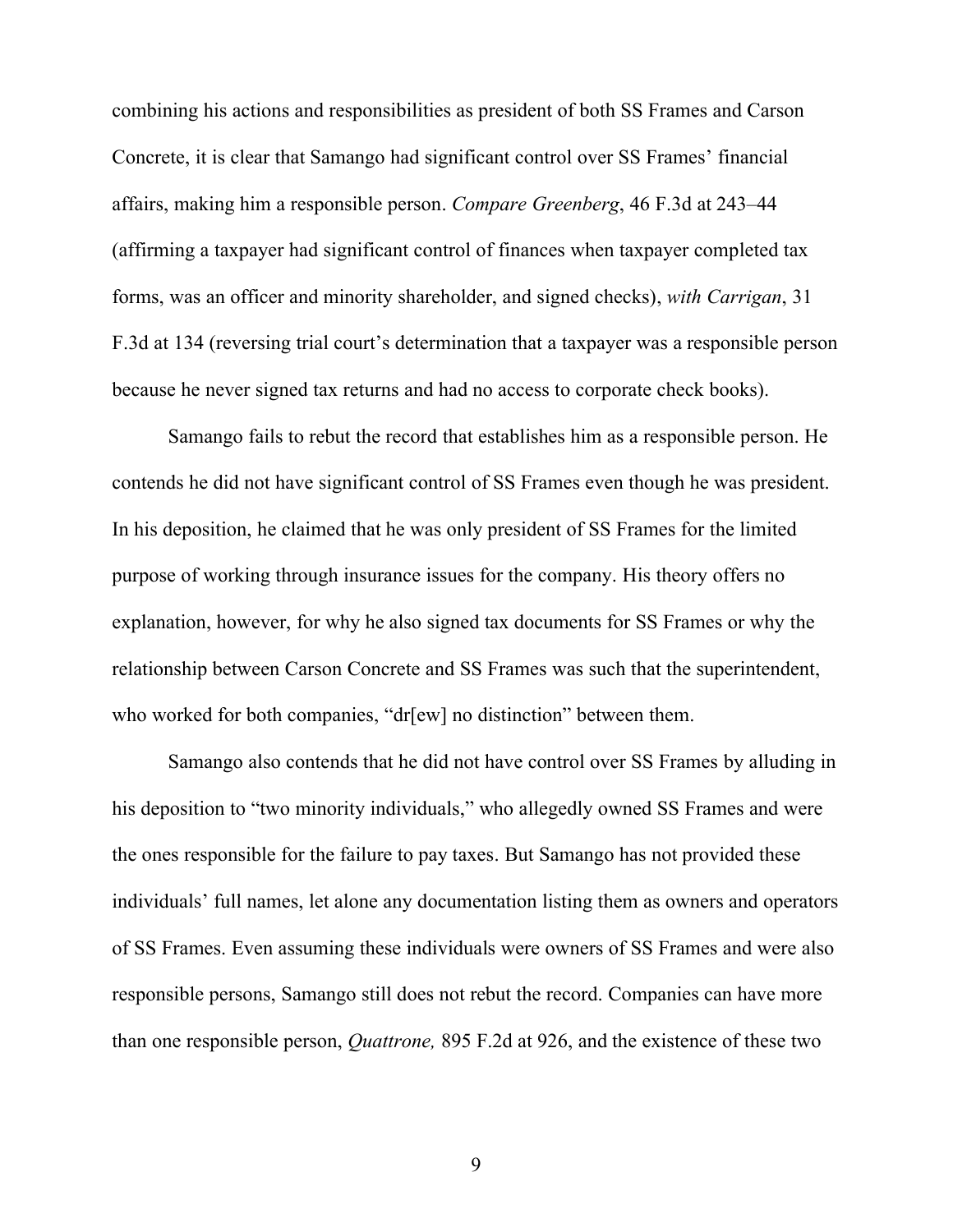individuals does not rebut any of the documented evidence of responsibility, including that Samango was president of SS Frames and signed its tax returns.

#### **B.**

Samango also contends that the trial court erred in finding that he "willfully" failed to pay taxes. *See* 26 U.S.C. § 6672(a). Willfulness under § 6672 is either a "voluntary, conscious and intentional decision" to pay other creditors rather than pay taxes, *Quattrone*, 895 F.2d at 928, or a "reckless disregard" that the taxes will go unpaid, *Brounstein*, 979 F.2d at 956. "Reckless disregard includes failure to investigate or correct mismanagement after being notified that withholding taxes have not been paid." *Greenberg*, 46 F.3d at 244 (quoting *Morgan v. United States*, 937 F.2d 281, 286 (5th Cir. 1991) (per curiam)). Any payments to other creditors or bills, including wages, made with knowledge that federal taxes are due establishes willfulness. *See Greenberg*, 46 F.3d at 244.

Samango admits that he took no steps to ensure SS Frames withheld federal taxes. Samango had been running Carson Concrete for over thirty years. He knew, or should have known, that federal withholding taxes generally needed to be paid. As president and a shareholder of SS Frames, Samango had oversight over the "entire operation." He signed tax forms for SS Frames, thereby acknowledging that he was involved in assessing the company's tax burdens and obligations. He also knew that Carson Concrete was paying SS Frames' various bills—including gross wages—but was not paying SS Frames' federal taxes. As president of SS Frames, Samango knew, or recklessly disregarded, the company's financial obligations, yet he took no steps to ensure payment

10